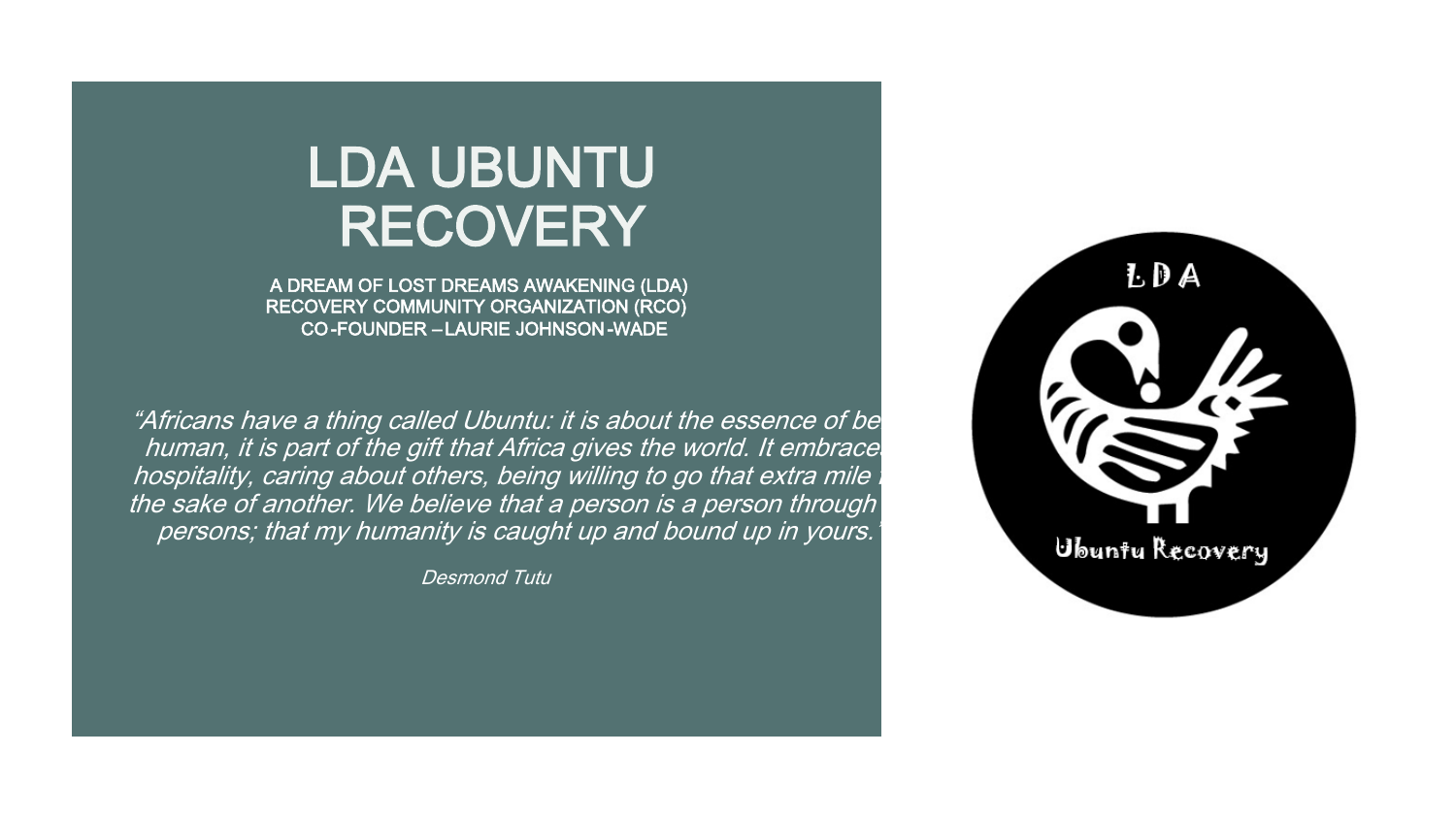

LDA Ubuntu Recovery Addresses Stigma and Discrimination

- Stigma refers to unfavorable attitudes and beliefs directed toward someone or something
- Discrimination is the treatment of an individual or group with partiality or prejudice
- Stigmatization reflects an attitude
- Discrimination is an act or behavior

LDA Ubuntu Recovery recognizes stigma and discrimination as a Human Rights Violations LDA Ubuntu Recovery believes that freedom from discrimination is a fundamental human right.

"Stigma is a shared enemy that can be addressed via Ubuntu"

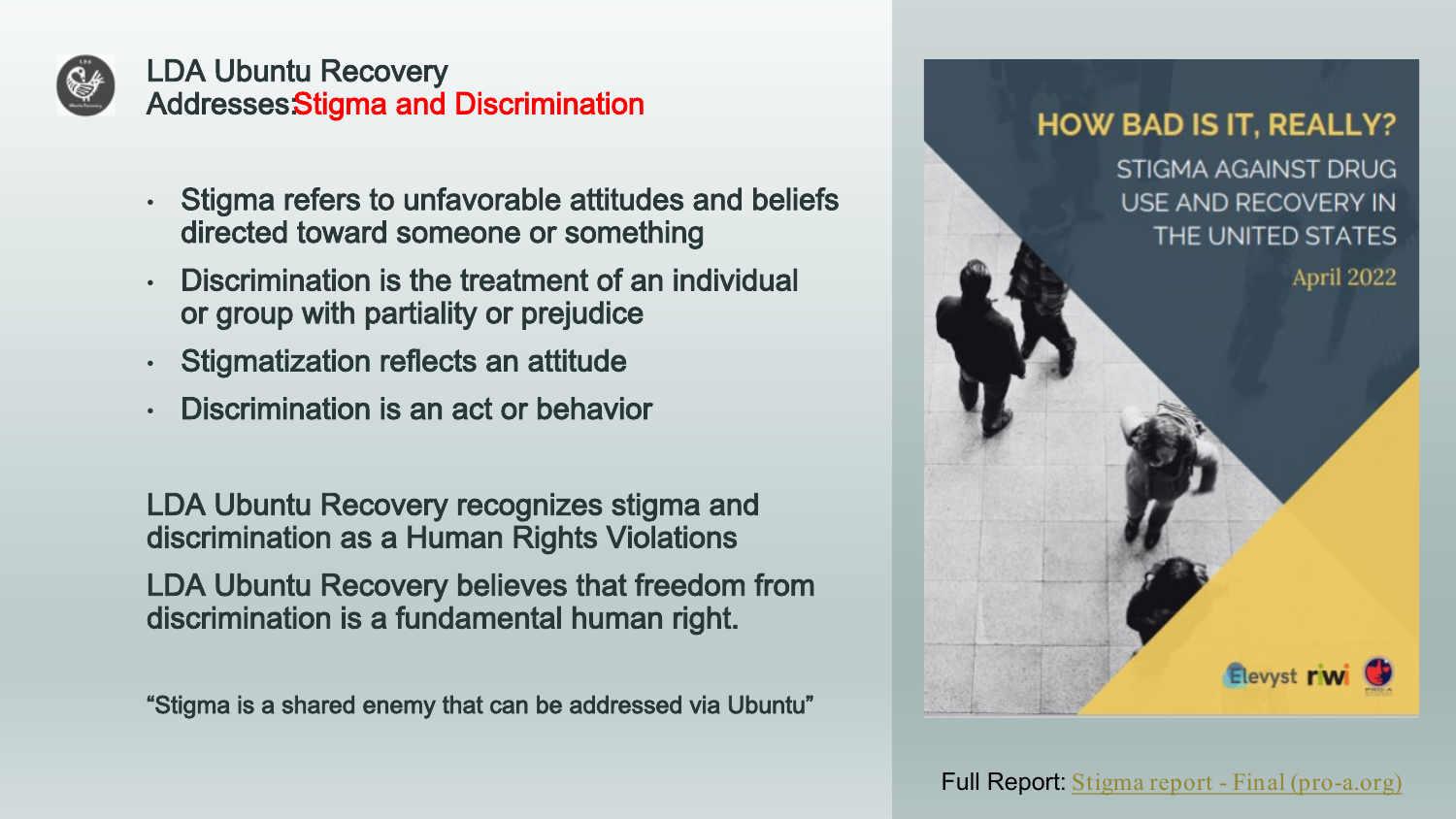

LDA UBUNTU RECOVERY is a community -based recovery pathway, rooted in the ancient African philosophy of Ubuntu; we exist to affirm and humanize individuals, families, and communities, experiencing alcohol and other drug (AOD) problems, and are seeking a compassionate, inclusive, and understanding recovery community.

 $\bigcirc$ 

LDA UBUNTU RECOVERY welcomes everyone to our Ubuntu Recovery Circles/Community to experience unconditional belonging and humane, compassionate recovery support.

 $\mathbb{C}$ 

LDA UBUNTU RECOVERY embraces our interconnectedness, common humanity and responsibility of individuals to care for each other.

#### LDA UBUNTU RECOVERY

Our Mission is: To bring people together, to learn and share "Ubuntu" as a benevolent way of being and behaving, to bridge the gaps for those experiencing Alcohol and Other Drug (AOD) problems.

"A person with Ubuntu is open and available to others, affirming of others, does not feel threatened that others are able and good, based on a proper selfssurance that comes from knowing that he or she belongs in a greater whole and is diminished when others are humiliated or diminished, when others are tortured or oppressed."

Archbishop Desmond Tutu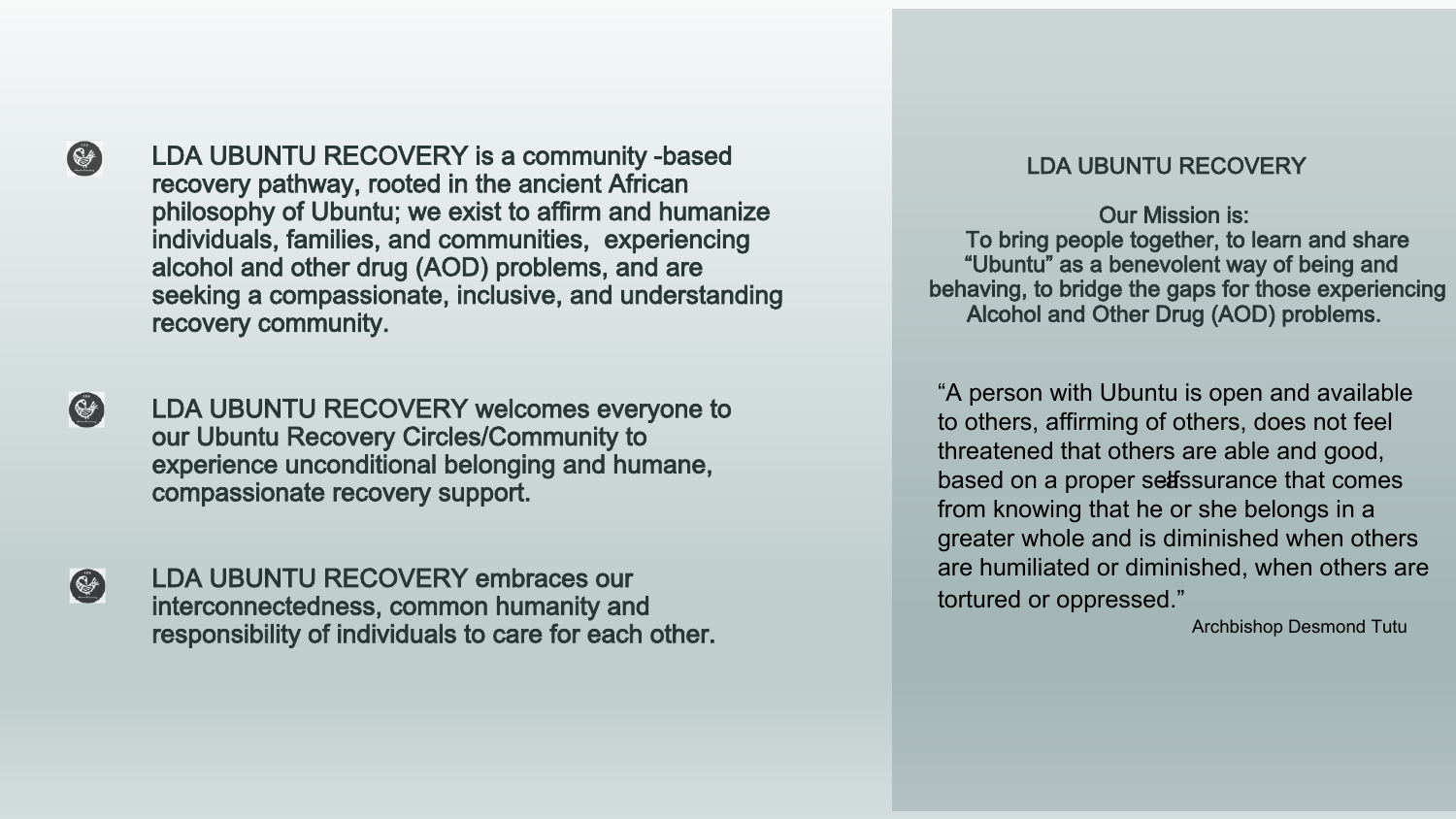

## LDA Ubuntu Recovery AddressesSilos and "Turf Wars"

Silo mentality in healthcare can be defined athe set of individual or group mindsets that can cause divisions inside a health organizationand that canresult in the creation of barriersto communication and the development of disjointed work processes with negative consequences to the organization and harm to human beings.

## Some of the common reasons for silos are:

- 1. Lacking a Team Mentality rugged individualism vs humanity
- 2. Competing for Resources typically run as a zero-sum game
- 3. Lack of Communication setting individual priorities and direction without knowing or caring much about what the "other" needs.

Lessons from how African children are socialized:

[https://youtu.be/GjVwsgL2i98](about:blank)

### LDA UBUNTU RECOVERY Seeks to be a collective solution to silos.

"Infusion of recovery across the isolated silos that now represent the "continuum of care" will require recovery representatives within all of these arenasPerhaps we can be the bridge - people that help evolve these silos into a real integrated continuum of support for people experiencing AOD problems. "

Bill White (12/2/21)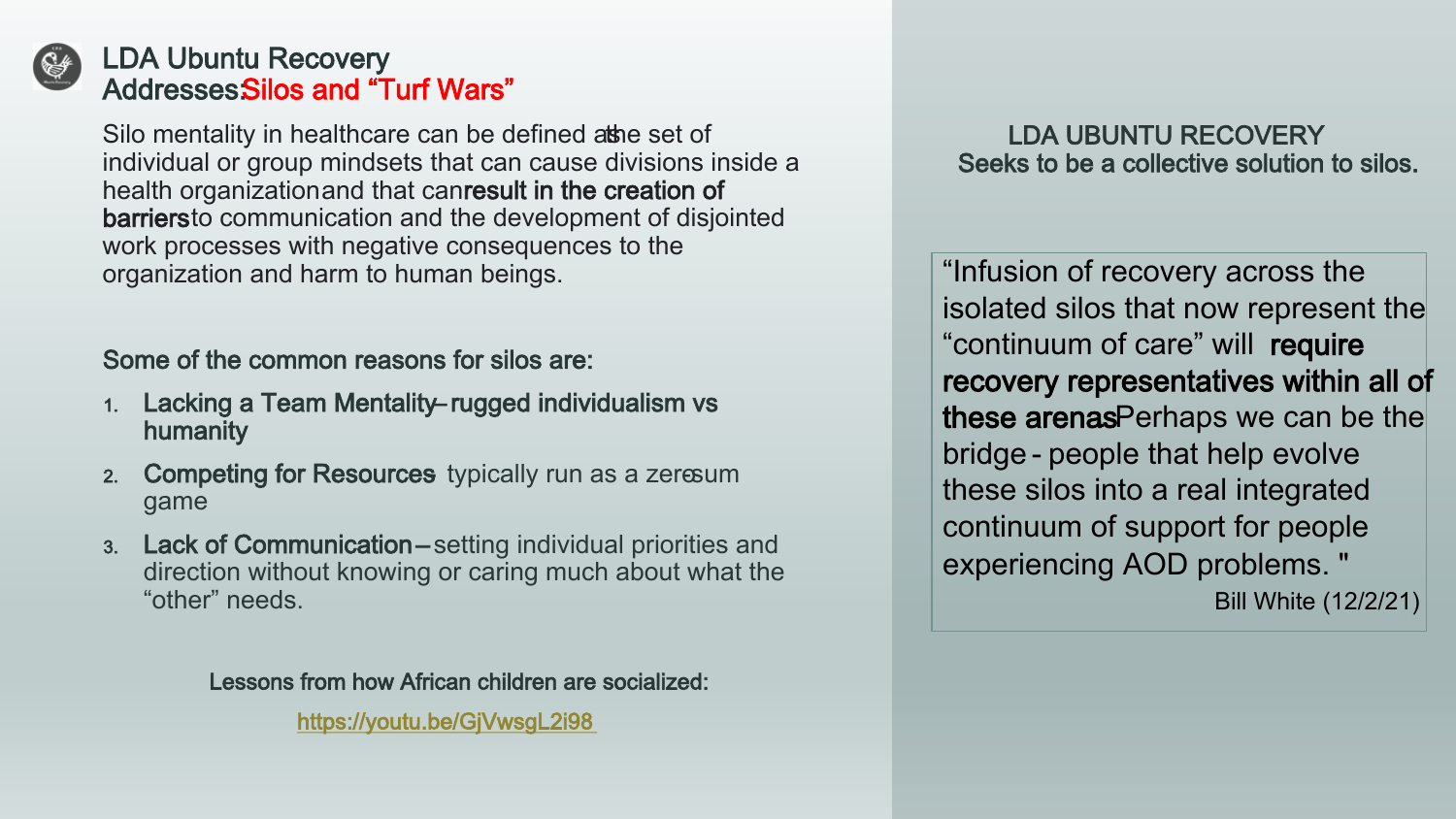

LDA Ubuntu Recovery seeks to be a healing agent in recovery spaces by "being" a real integrated continuum of support for all individuals, families, and communities.



LDA Ubuntu Recovery is open to everyone the full "continuum of care" - Prevention, Treatment, Recovery, and Harm Reduction.

The solidarity found in LDA Ubuntu Recovery revealsthe collective strength of our shared humanity.



LDA Ubuntu Recovery is a Compassionate and Caring \*Community.

SAMHSA has identified \*Community as one of the Four Dimensions that support a life in recovery and is defined as "community networks that provide support, friendship, love, and hope."

"Bringing people together is what I call 'ubuntu,' which means

## 'I am because we are.'

Far too often people think of themselves as just individuals, separated from one another, whereas you are connected and

# what you do affects the whole world.

When you do well, it spreads out; it is for the whole of humanity." -Desmond Tutu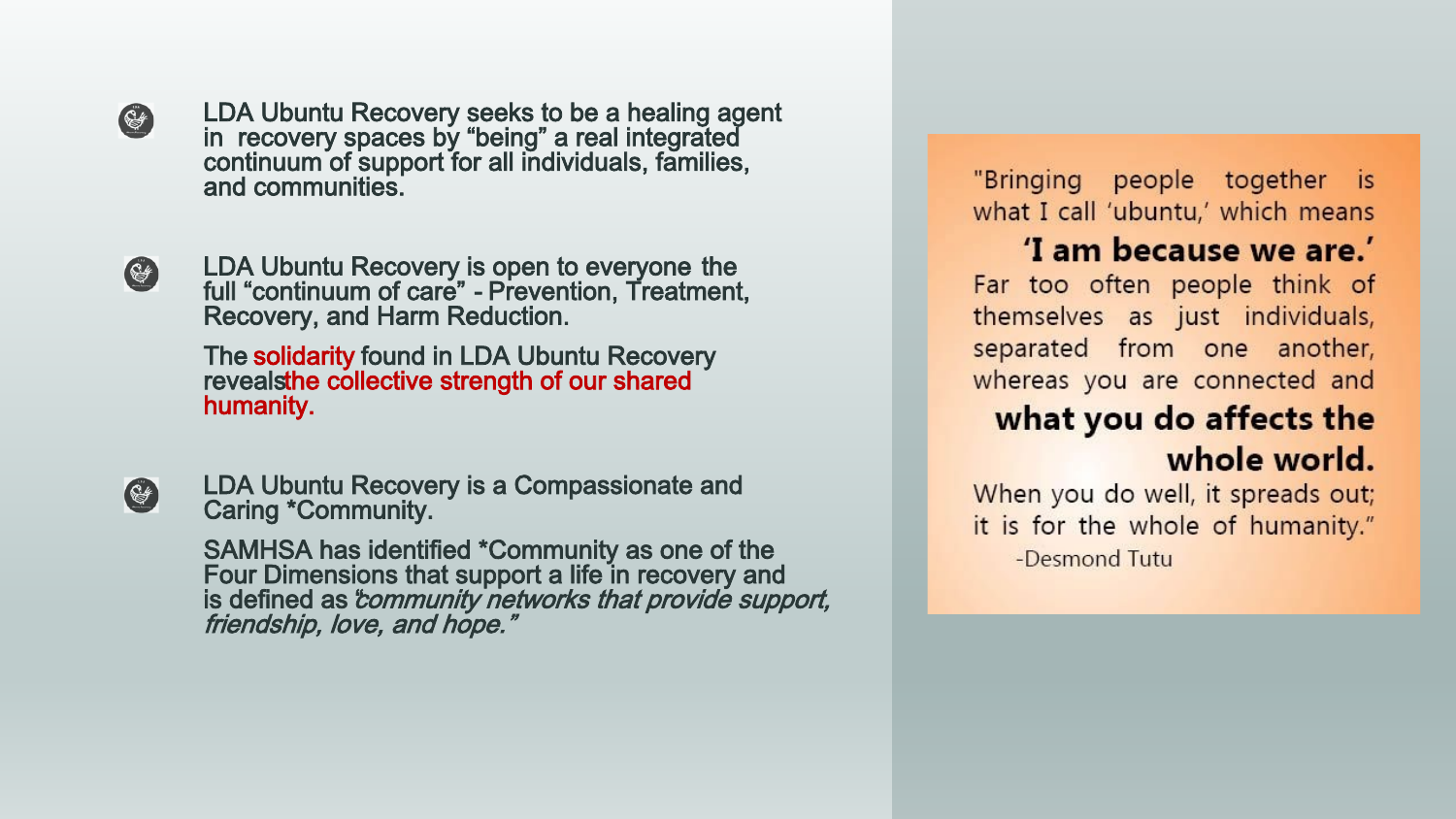#### 14 Lessons Learned from the Rainbow Nation A Topical Framework for LDA Ubuntu Recovery Circles

- 1. See Yourself in Other People
- 2. Strength Lies in Unity
- 3. Put Yourself in the Shoes of Others
- 4. Choose to See the Wider Perspective
- 5. Have Dignity and Respect for Yourself and Others
- 6. Believe in the Good of Everyone
- 7. Choose Hope Over Optimism
- 8. Seek Out Ways to Connect
- 9. The Power of the Word "Forgiveness"
- 10. Embrace Our Diversity
- 11. Acknowledge Reality (However Painful)
- 12. Find Humor in Our Humanity
- 13. Why Little Things Make a Big Difference
- 14. Learn to Listen So That You Can Hear